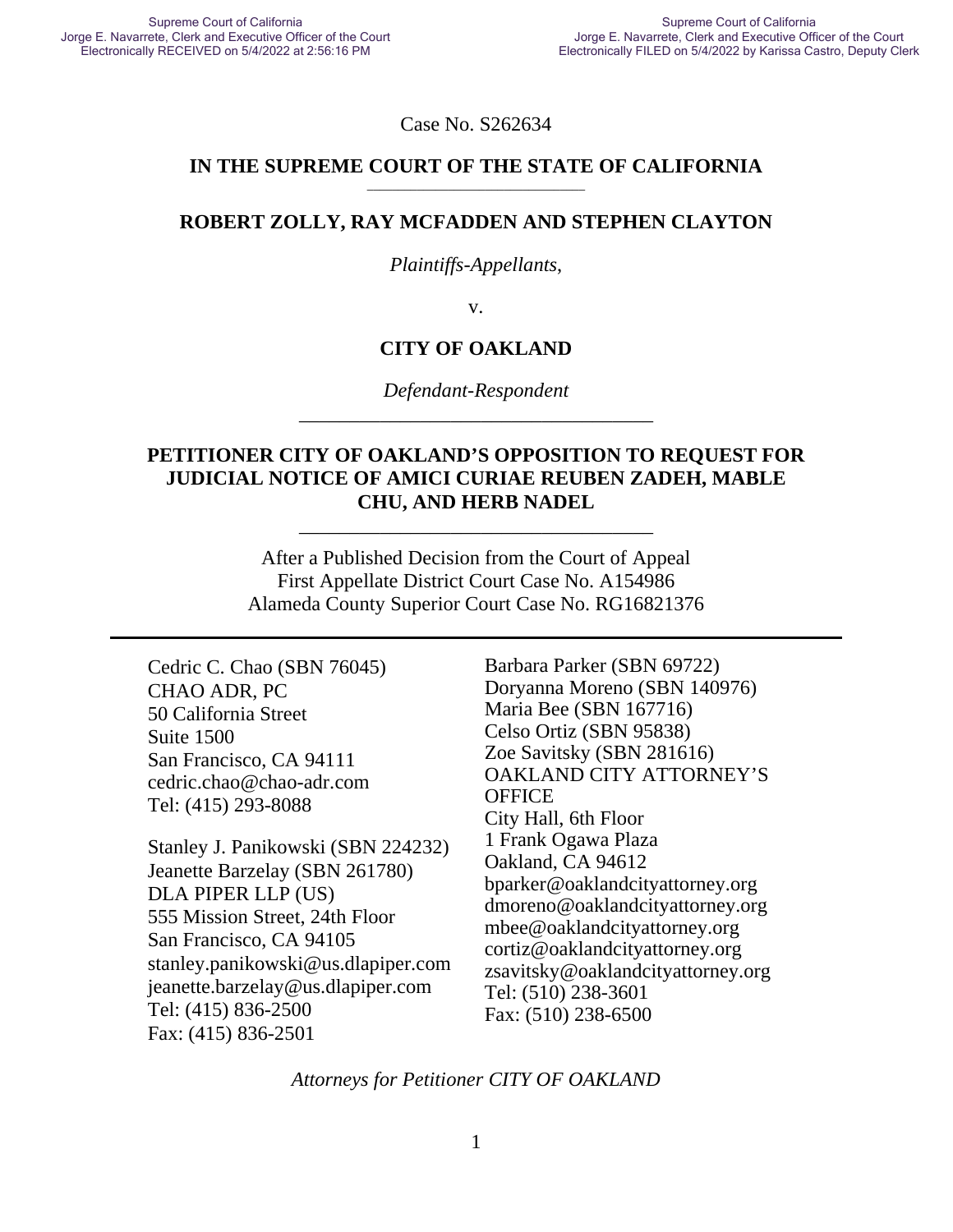## **TABLE OF CONTENTS**

# **Page(s)**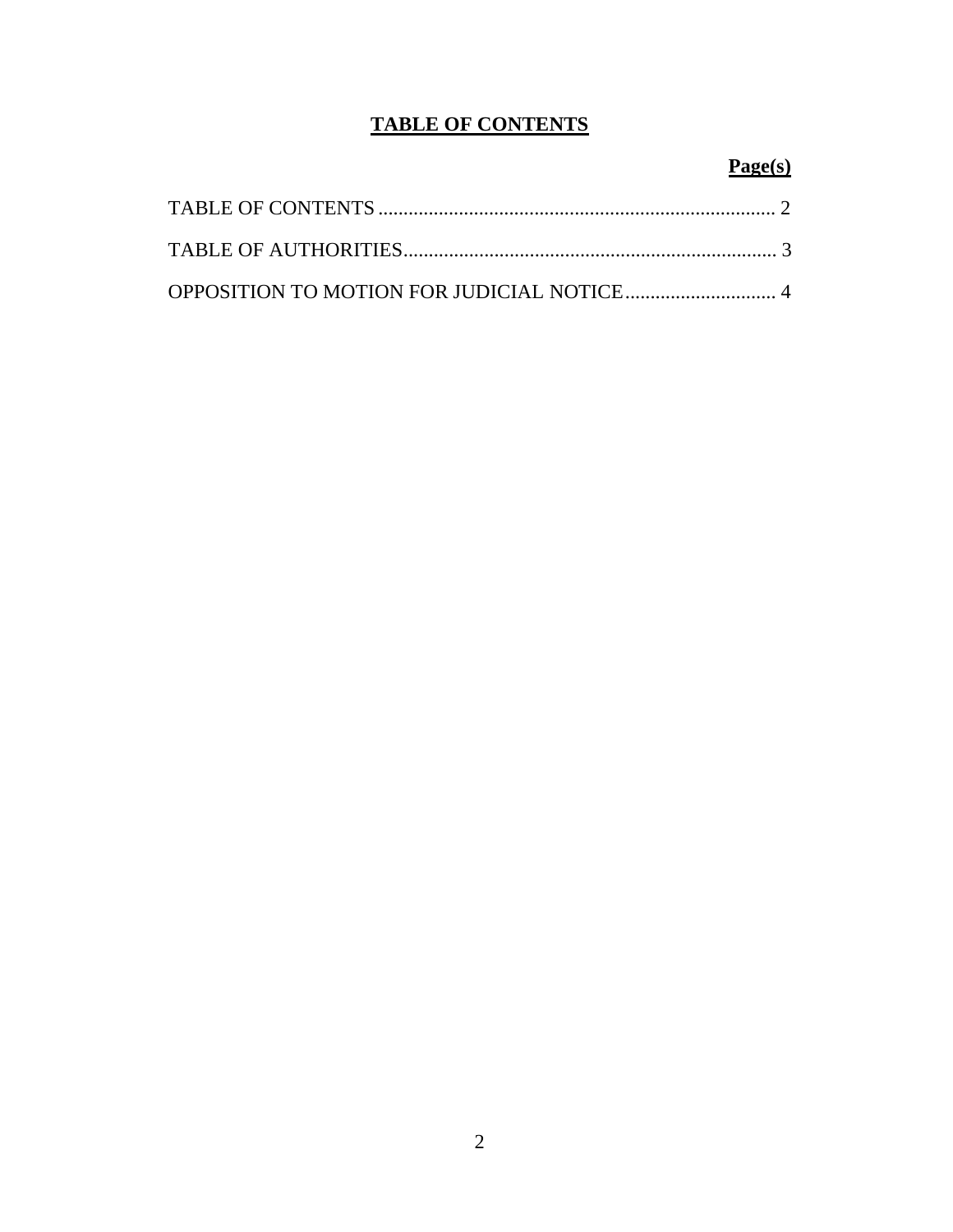# **TABLE OF AUTHORITIES**

## **Page(s)**

## **CASES**

| AL Holding Co. v. O'Brien & Hicks, Inc.         |  |
|-------------------------------------------------|--|
| County Sanitation Dist. No. 2 v. County of Kern |  |

## **OTHER AUTHORITIES**

| California Rules of Court |  |
|---------------------------|--|
|                           |  |
|                           |  |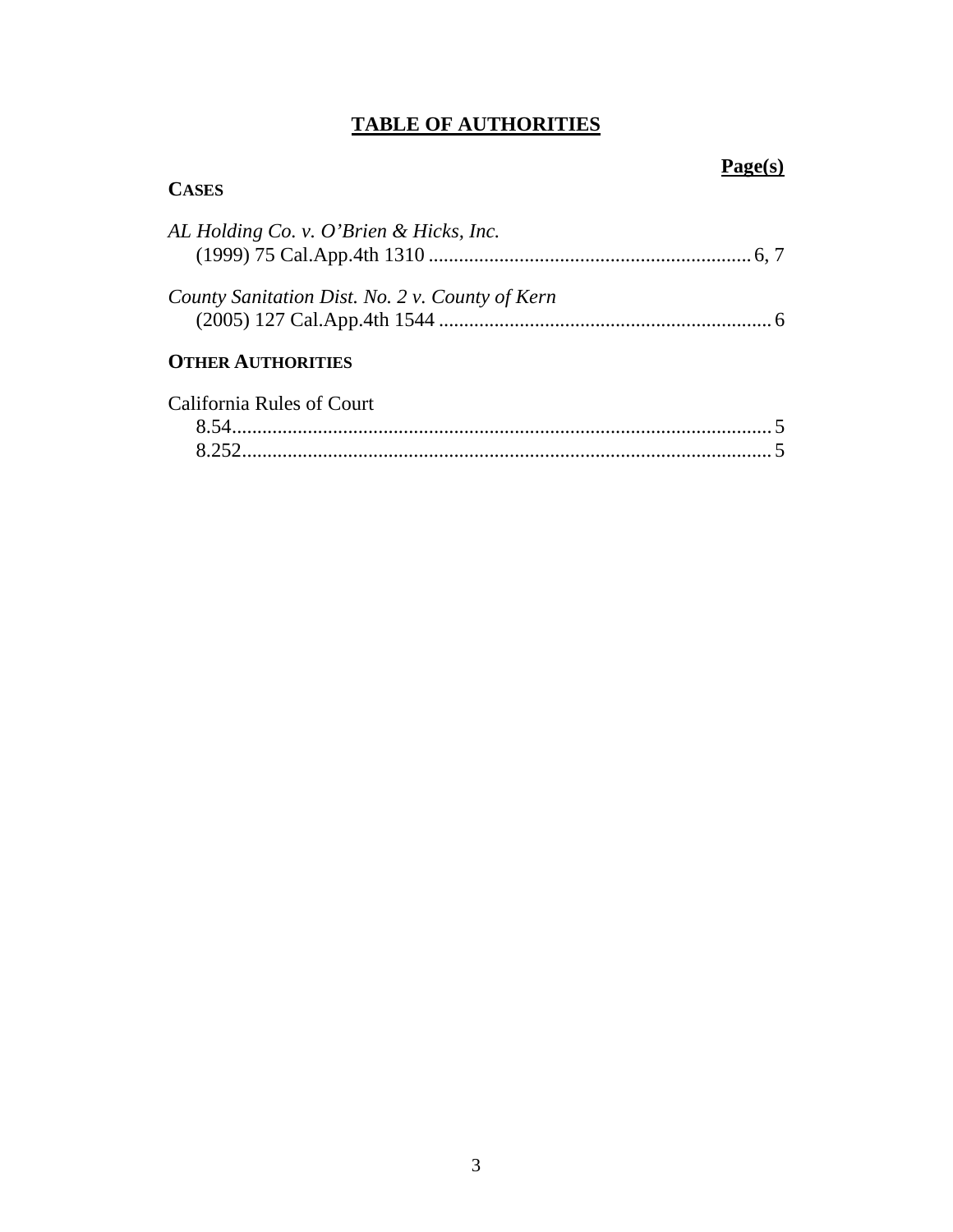#### **OPPOSITION TO MOTION FOR JUDICIAL NOTICE**

Petitioner City of Oakland ("Oakland") submits this opposition to the Request for Judicial Notice ("Zadeh RJN") filed by Amici Curiae Reuben Zadeh, Mable Chu, and Herb Nadel (the "Zadeh Amici"). On April 22, 2022, four days after the last date for supplemental briefing as ordered by the Court, the Zadeh Amici filed an untimely request asking this Court to take judicial notice of *over 600 pages* of purported legislative history materials concerning California Vehicle Code sections 9400.7 and 9400.8. Those statutes have no bearing on the fundamental question at issue here: whether a contractual *franchise fee* is exempt from the definition of "tax" under the California Constitution. (See generally Oakland's June 3, 2021 Answer to Zadeh Amicus Brief ("Oakland Zadeh Answer").) Indeed, neither Vehicle Code 9400.8 nor its legislative history materials are relevant. They reflect no intent to interfere with a local government's legally and factually distinct ability to exact contractual franchise fees that may encompass the right to use the local government's property, including streets and other rights of way, consistent with independent historical jurisprudence governing franchises and franchise fees.<sup>1</sup> (*Id.* at 11-13.)

<sup>&</sup>lt;sup>1</sup> The Zadeh Amici incorrectly argue that Oakland's franchise fees are paid solely for "the use of city streets for their primary purpose of transportation." (Zadeh Amici Supp. Br. at 1.) In fact, Oakland's franchise fees are paid in exchange for the right to purchase valuable local government property interests – *i.e.*, exclusive waste-hauling franchises – which include but are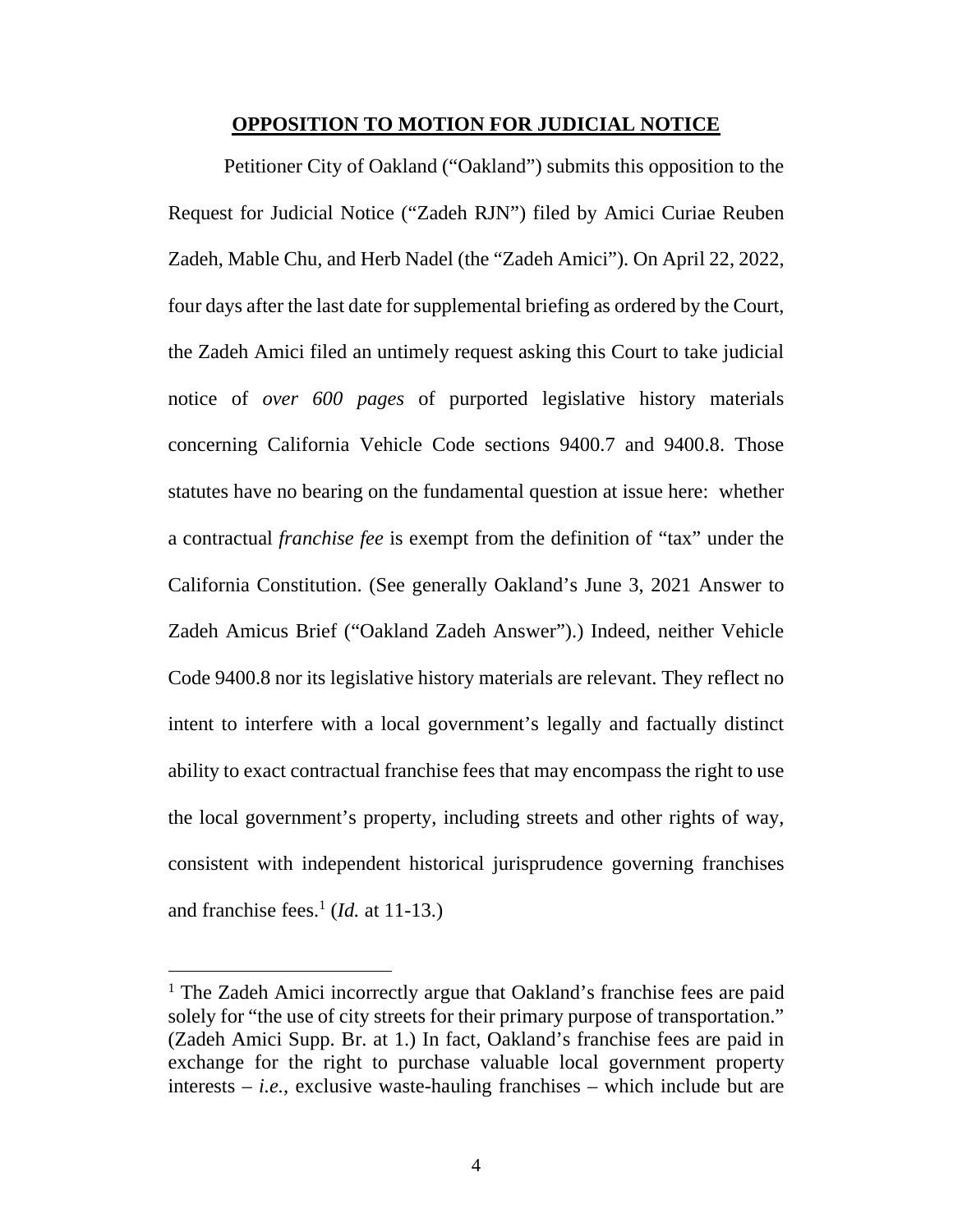Oakland opposes the Zadeh RJN on two grounds. First, the Zadeh RJN is improper, unsupported, and fails to comply with California Rules of Court 8.54 and 8.252. Second, it is untimely and prejudicial.

On the first ground, to obtain judicial notice by a reviewing court under California Evidence Code section 459, a party must serve and file a motion that states, among other things: "(A) Why the matter to be noticed is relevant to the appeal; (B) Whether the matter to be noticed was presented to the trial court and, if so, whether judicial notice was taken by that court; [and] (C) If judicial notice of the matter was not taken by the trial court, why the matter is subject to judicial notice under Evidence Code section 451, 452, or 453[.]" Cal. R. Ct.  $8.252(a)(2)$ . In addition, any motion presented to a reviewing court must "stat[e] the grounds and the relief requested" and "be accompanied by a memorandum." Cal. R. Ct. 8.54.

The Zadeh RJN does not satisfy these procedural requirements. The Zadeh Amici ask the Court to take notice of a list of materials under Evidence Code sections 451 or 452, but they fail to explain *why* those materials are properly subject to judicial notice under either section of the Evidence Code, neither of which clearly permits doing so. Likewise, the Zadeh Amici contend that "[t]hese materials contain information relevant to the Court's

not limited to the right to use city streets for the purpose of providing services to Oakland residents and earning profit therefrom. (See, e.g., Oakland Opening Supp. Br. at 2-4.)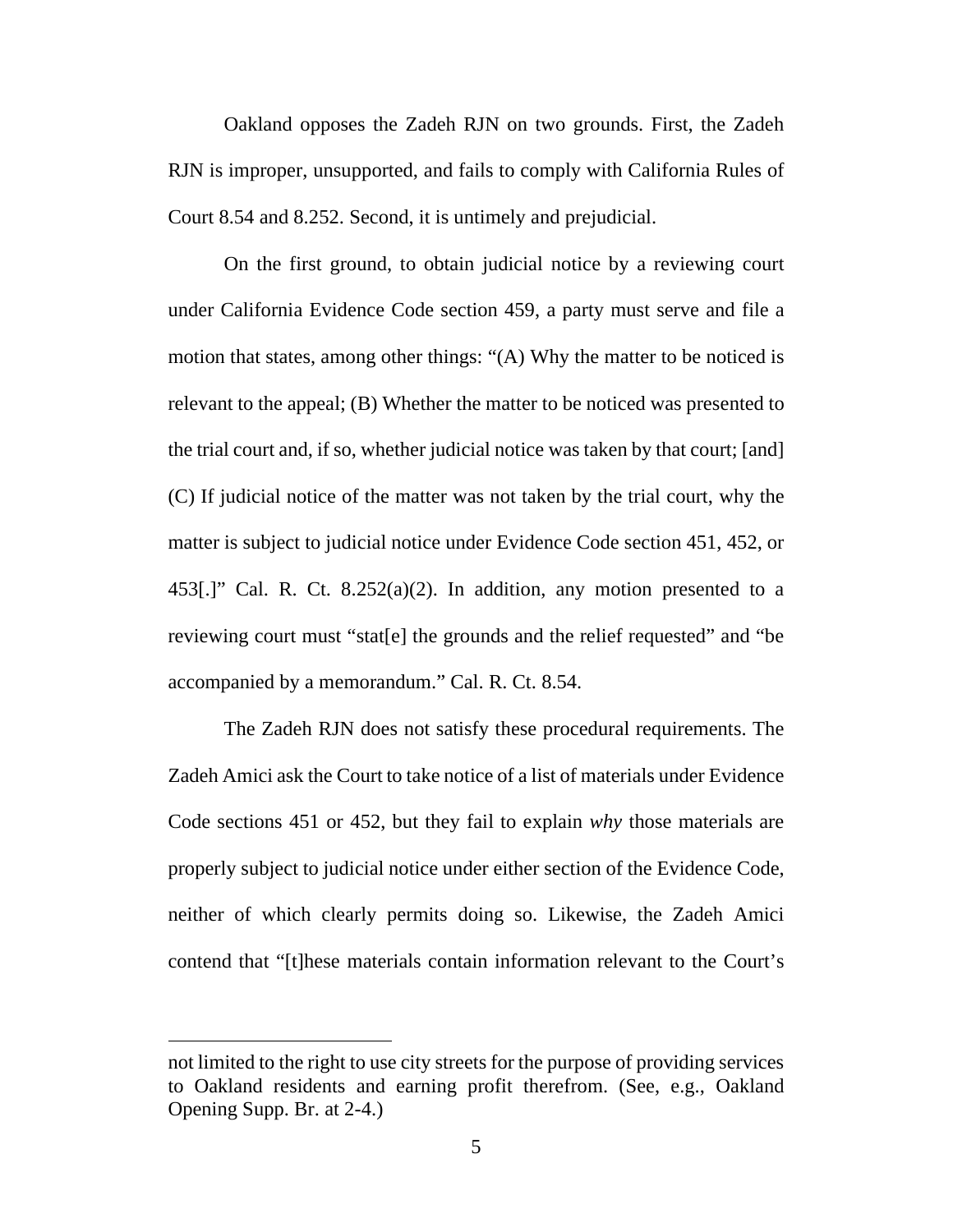consideration in the matter on review," Zadeh RJN p. 4, but they fail to explain *how* the materials are relevant generally, let alone which specific documents or sections of documents within the 600 pages submitted contain relevant information. Indeed, the Zadeh Amici provide little more than a list of documents, without the required memorandum or other support to justify their request.

Here, as Oakland has established, Vehicle Code sections 9400.7 and 9400.8 are not relevant to the "franchise fee versus tax" question presently before this Court. Those Vehicle Code statutes are part of an entirely separate "statutory scheme that regulates fees based on vehicle weight" and prohibits local agencies from charging fees on "legal loads," *i.e.*, weight-based fees. (*County Sanitation Dist. No. 2 v. County of Kern* (2005) 127 Cal.App.4th 1544, 1621-22.) That statutory scheme has no direct bearing on a city's or county's ability to charge contractual franchise fees for the use and/or purchase of their property in carrying out a public utility or public service franchise. (See Oakland Zadeh Answer at 11-13.) Accordingly, this Court must decline to take judicial notice of the requested material because it is not relevant. (See, e.g., *AL Holding Co. v. O'Brien & Hicks, Inc.* (1999) 75 Cal.App.4th 1310, 1313 fn.  $2.<sup>2</sup>$ 

<sup>2</sup> Although Oakland filed a Motion for Judicial Notice of certain legislative history materials for Vehicle Code section 9400.8, it did so because those materials are relevant to counter the Zadeh Amici's arguments concerning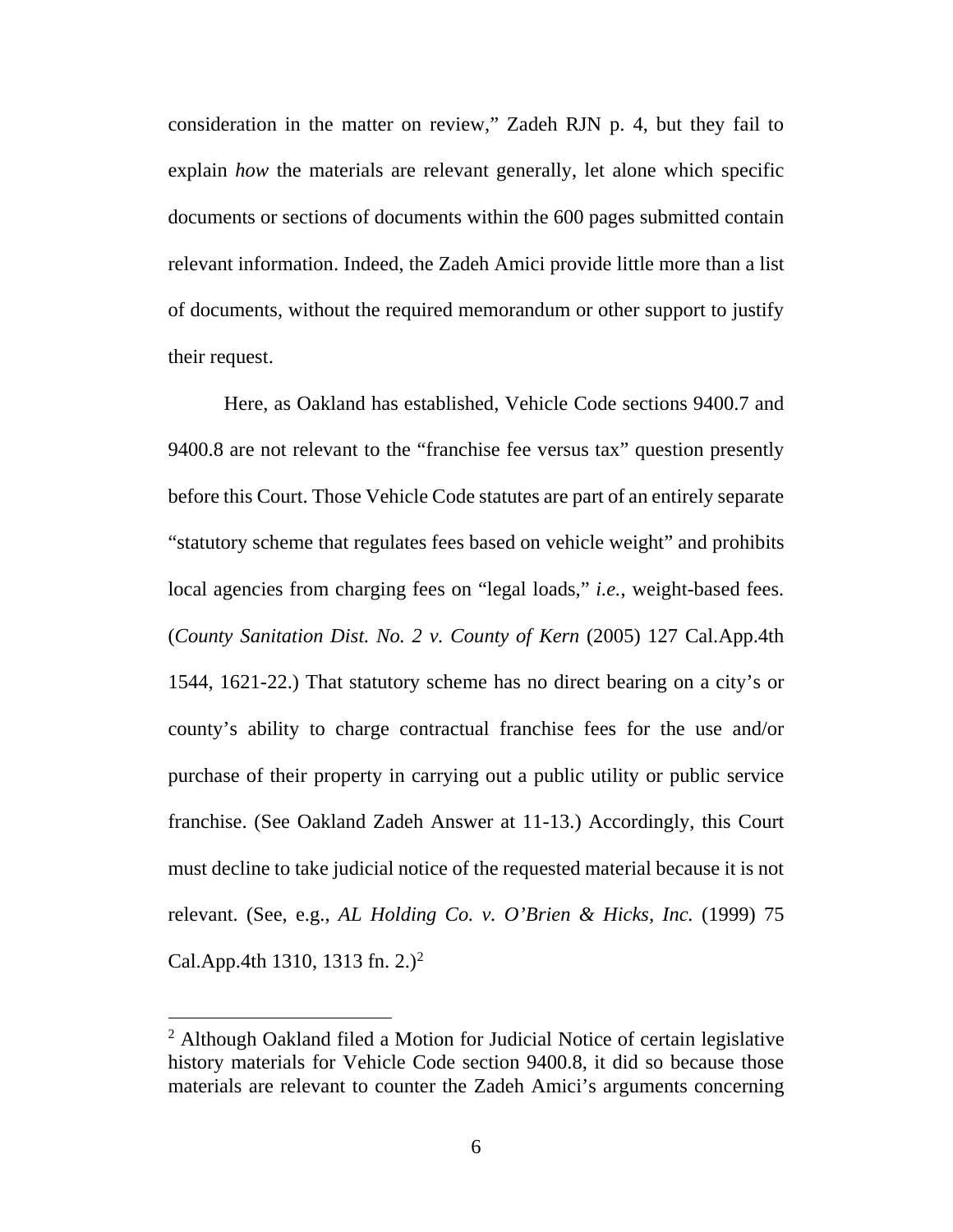Moreover, the Zadeh Amici are asking this Court to do more than take judicial notice of the *existence* of the legislative history materials they attach to the Zadeh RJN. The Zadeh Amici want this Court to notice the statements made therein as reflecting the actual intent and proper interpretation of Vehicle Code sections 9400.7 and 9400.8. But courts may not take judicial notice of "the truthfulness or proper interpretation of the contents of a document," only its existence. (*Id.*)

On the second ground, the Zadeh RJN is untimely and prejudicial. The Zadeh Amici filed the Zadeh RJN on April 22, 2022, four days after the last deadline to file supplemental briefing under the Court's March 11 Order, and nearly one year after principal briefing in this case was completed. The Zadeh Amici raised their arguments concerning Vehicle Code section 9400.8 in the late-filed amicus brief they submitted to the Court on April 28, 2021, which Oakland rebutted on June 3, 2021. The time to seek judicial notice related to those issues was one year ago, not in response to the Court's request for limited supplemental briefing. This unexplained delay is prejudicial to the parties and the Court, who must now review over 600 pages of material to be fully apprised of all matters that may be raised at oral argument. The Court should not allow the Zadeh Amici's repeated delays and late filings by

the application and relevance of that statute on this appeal. (See Oakland Zadeh Answer at 13, fn. 3.) Oakland maintains that Vehicle Code section 9400.8 is not relevant to this appeal at all, and the Zadeh Amici's arguments on that point should be disregarded.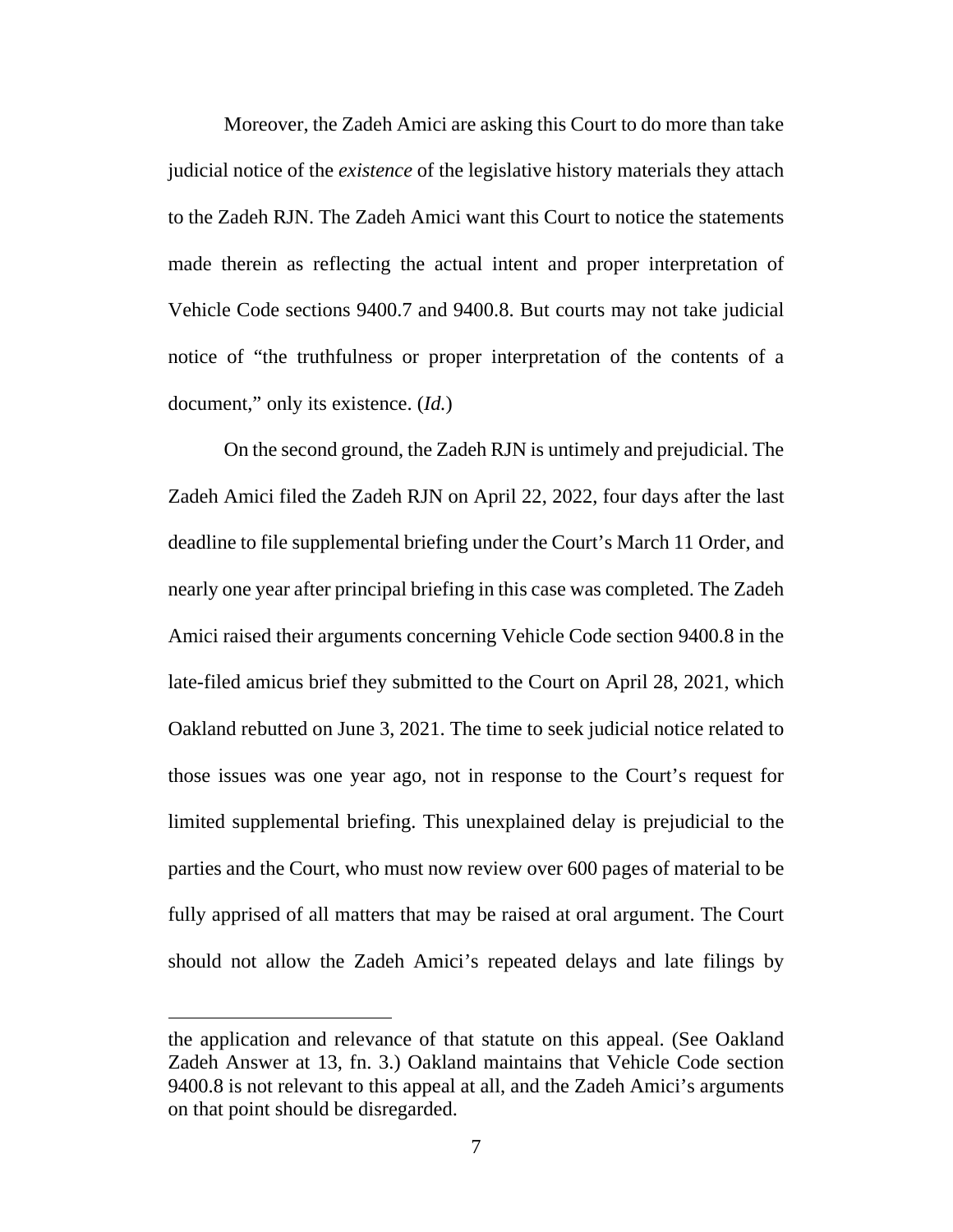granting judicial notice of irrelevant materials inappropriate for judicial notice at this late stage.

For these reasons, Oakland respectfully requests that the Court deny the Zadeh RJN.

Dated: May 4, 2022 Respectfully submitted,

/s/ *Cedric Chao* Cedric Chao CHAO ADR, PC

/s/ *Barbara Parker* Barbara Parker Oakland City Attorney

*Attorneys for Petitioner CITY OF OAKLAND*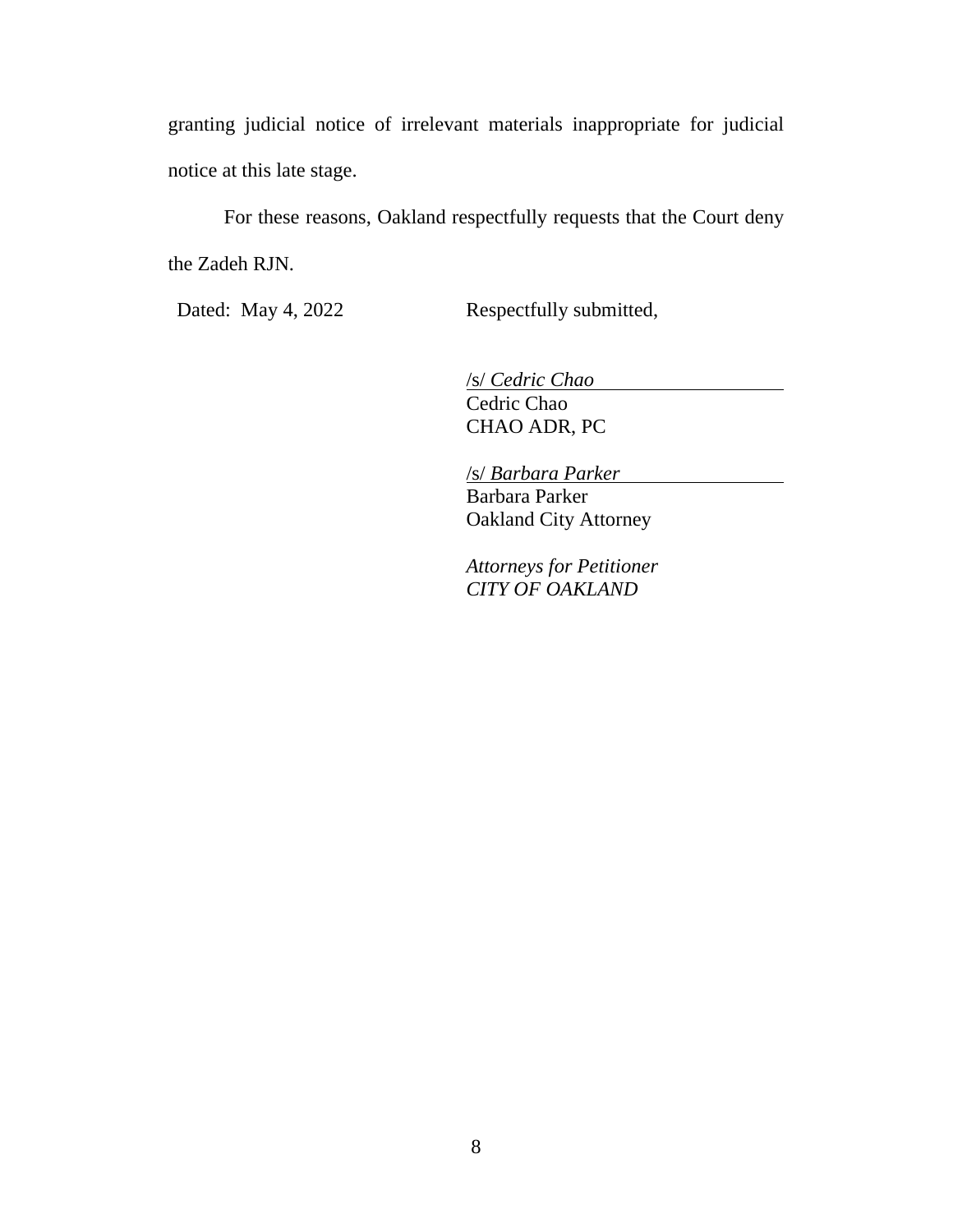#### **CERTIFICATE OF SERVICE**

I, the undersigned, certify and declare that I served the following document(s) described as:

### **PETITIONER CITY OF OAKLAND'S OPPOSITION TO REQUEST FOR JUDICIAL NOTICE OF AMICI CURIAE REUBEN ZADEH, MABLE CHU, AND HERB NADEL**

by providing a true and correct copy of the aforementioned document(s) on the interested parties in this action identified as follows and by the means designated below:

| Andrew M. Zacks          | az@zpflaw.com             |
|--------------------------|---------------------------|
| Paul J. Katz             | paul@katzappellatelaw.com |
| Lutfi Kharuf             | lutfi.kharuf@bbklaw.com   |
| Laura Dougherty          | laura@hjta.org            |
| Adrienne Weil            | aweil@mtc.ca.gov          |
| Monica Haymond           | mhaymond@orrick.com       |
| Cara Jenkins             | cara.jenkins@lc.ca.gov    |
| <b>Ethan Fallon</b>      | efallon@orrick.com        |
| <b>Jason Litt</b>        | jlitt@horvitzlevy.com     |
| Jeremy Rosen             | jrosen@horvitzlevy.com    |
| Joanna Gin               | joanna.gin@bbklaw.com     |
| Joshua Nelson            | Joshua.Nelson@bbklaw.com  |
| Joshua McDaniel          | jmcdaniel@horvitzlevy.com |
| <b>Larry Peluso</b>      | firm@pelusolaw.net        |
| Robin Johansen           | rjohansen@olsonremcho.com |
| Thomas A. Willis         | twillis@olsonremcho.com   |
| <b>Margaret Prinzing</b> | mprinzing@olsonremcho.com |
| <b>Timothy Bittle</b>    | tim@hjta.org              |
| Kathleen Kane            | kkane@bayareametro.gov    |
| David Brennan            | dbrennan@orrick.com       |
| Brian S. Kabateck        | bsk@kbklawyers.com        |

### **Service List**

**BY ELECTRONIC SERVICE** – [L.R. 5[II](i)] A TrueFiling user's registration to participate in electronic filing pursuant to this rule constitutes consent to electronic service or delivery of all documents by any other TrueFiling user in the Proceeding or by the court. (Cal. R. 8.71.)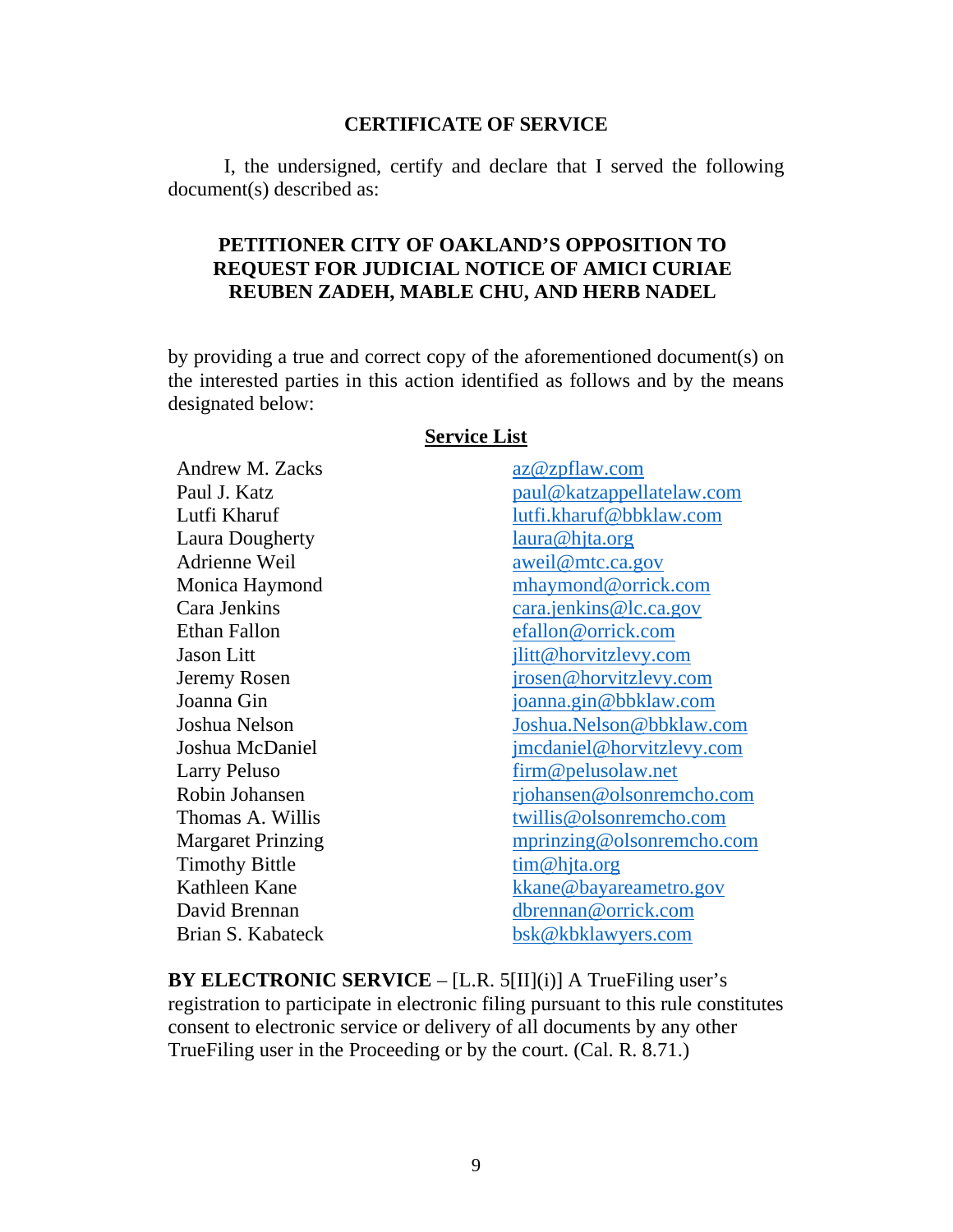Executed this 4th day of May, 2022.

 /*s/ Cedric Chao*  Cedric Chao CHAO ADR, PC

*Attorneys for Petitioner CITY OF OAKLAND*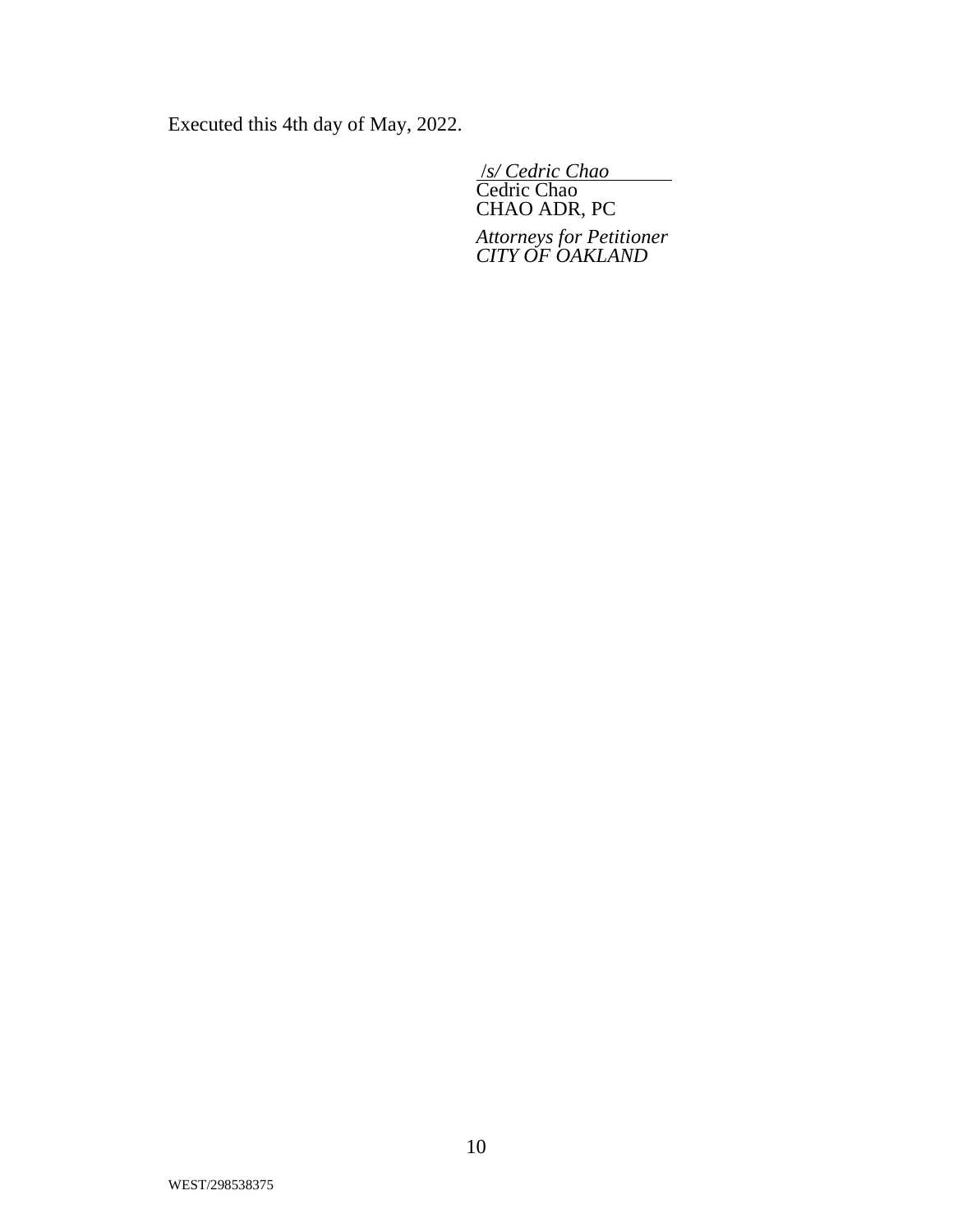### **STATE OF CALIFORNIA**

Supreme Court of California

## *PROOF OF SERVICE*

## **STATE OF CALIFORNIA**

Supreme Court of California

Case Name:**ZOLLY v. CITY OF OAKLAND** Case Number:**S262634**

Lower Court Case Number:**A154986**

- 1. At the time of service I was at least 18 years of age and not a party to this legal action.
- 2. My email address used to e-serve: **cedric.chao@chao-adr.com**

3. I served by email a copy of the following document(s) indicated below:

Title(s) of papers e-served:

| <b>Filing</b>  | <b>Title</b>                             |  |  |
|----------------|------------------------------------------|--|--|
| vpe            | Document                                 |  |  |
| OPPC           | $[2022.05.04 Zolly - C]$                 |  |  |
| <b>OSITION</b> | Opposition to Motion for Judicial Notice |  |  |

Service Recipients:

| <b>Person Served</b>                                      | <b>Email Address</b>               | Date / Time<br><b>Type</b>          |
|-----------------------------------------------------------|------------------------------------|-------------------------------------|
| Cara Jenkins<br>Office of Legislative Counsel<br>271432   | cara.jenkins@lc.ca.gov             | 5/4/2022<br>le-<br>Serve 2:56:16 PM |
| Zoe Savitsky<br>Oakland City Attorney's Office            | zsavitsky@oaklandcityattorney.org  | 5/4/2022<br>le-<br>Serve 2:56:16 PM |
| Cedric Chao<br>CHAO ADR, PC<br>76045                      | cedric.chao@chao-adr.com           | 5/4/2022<br>le-<br>Serve 2:56:16 PM |
| Barbara Parker<br>Office of the City Attorney             | biparker@oaklandcityattorney.org   | 5/4/2022<br>le-<br>Serve 2:56:16 PM |
| Adrienne Weil<br>Metropolitan Transportation Commission   | aweil@mtc.ca.gov                   | 5/4/2022<br>le-<br>Serve 2:56:16 PM |
| Brian Kabateck<br>Kabateck Brown Kellner, LLP<br>152054   | bsk@kbklawyers.com                 | 5/4/2022<br>le-<br>Serve 2:56:16 PM |
| Larry Peluso<br>Peluso Law Group, PC                      | pelusolaw@gmail.com                | 5/4/2022<br>le-<br>Serve 2:56:16 PM |
| Eric Shumsky<br>Orrick Herrington Sutcliffe LLP<br>206164 | eshumsky@orrick.com                | 5/4/2022<br>le-<br>Serve 2:56:16 PM |
| Richard Kellner<br><b>KELLNER LAW GROUP PC</b><br>171416  | rlk@kbklawyers.com                 | 5/4/2022<br>le-<br>Serve 2:56:16 PM |
| Joanna Gin<br>Best Best & Krieger LLP<br>323715           | joanna.gin@bbklaw.com              | 5/4/2022<br>le-<br>Serve 2:56:16 PM |
| Jeanette Barzelay<br>DLA Piper LLP                        | $ $ jeanette.barzelay@dlapiper.com | 5/4/2022<br>le-<br>Serve 2:56:16 PM |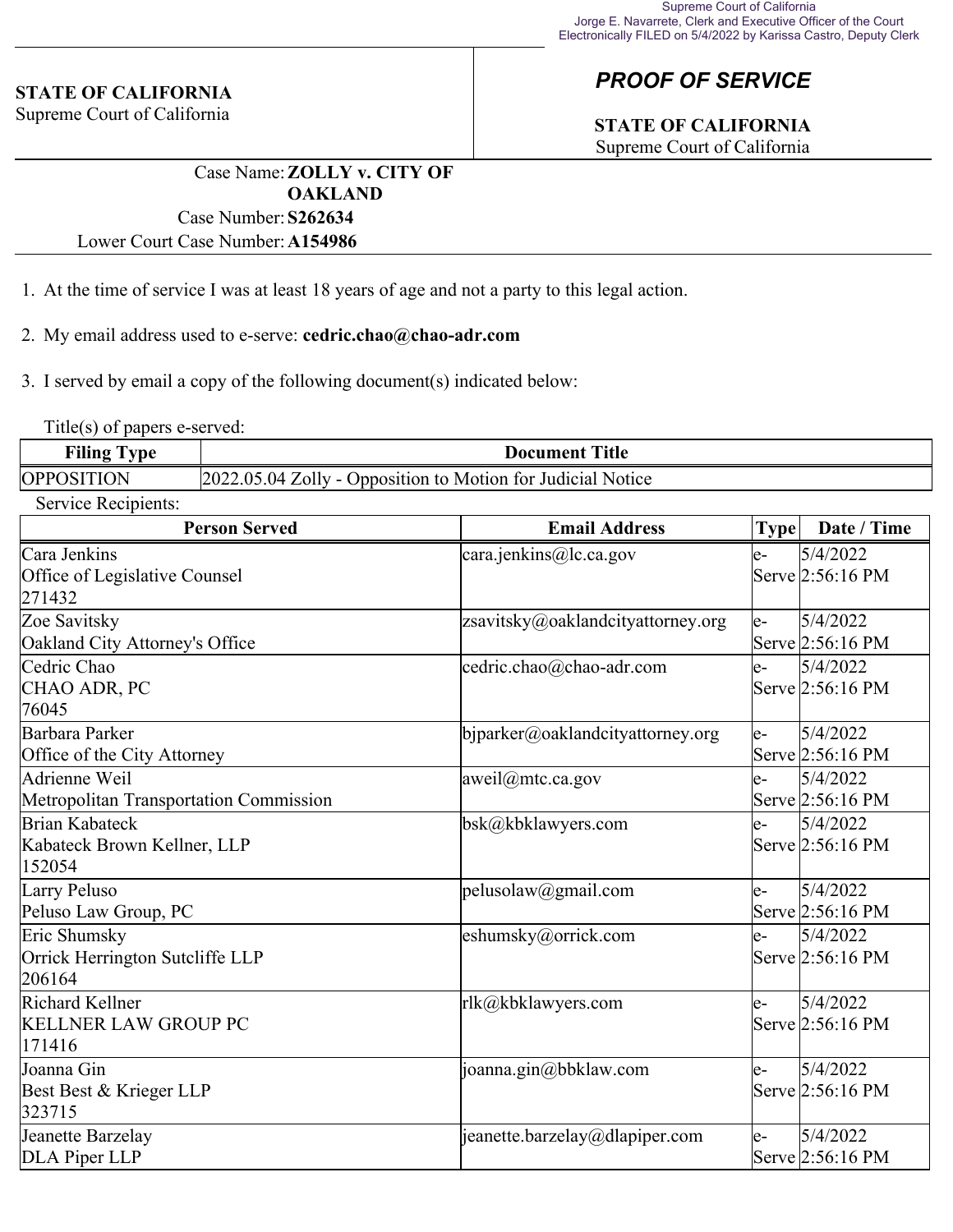| 261780                                                                |                                 |     |                              |
|-----------------------------------------------------------------------|---------------------------------|-----|------------------------------|
| Jason Litt<br>Horvitz & Levy LLP<br>163743                            | jlitt@horvitzlevy.com           | le- | 5/4/2022<br>Serve 2:56:16 PM |
| Robin Johansen<br>Olson Remcho LLP<br>79084                           | rjohansen@olsonremcho.com       | le- | 5/4/2022<br>Serve 2:56:16 PM |
| Monica Haymond<br>Orrick Herrington & Sutcliffe LLP<br>314098         | mhaymond@orrick.com             | le- | 5/4/2022<br>Serve 2:56:16 PM |
| <b>Andrew Zacks</b><br>Zacks Freedman & Patterson, PC<br>147794       | $AZ@zf$ plaw.com                | le- | 5/4/2022<br>Serve 2:56:16 PM |
| Claudia Peach<br>Best Best & Krieger LLP                              | claudia.peach@bbklaw.com        | le- | 5/4/2022<br>Serve 2:56:16 PM |
| Brian Goldman<br>Orrick, Herrington & Sutcliffe LLP<br>279435         | brian.goldman@orrick.com        | le- | 5/4/2022<br>Serve 2:56:16 PM |
| Beth Jay<br>Horvitz & Levy, LLP<br>53820                              | bjay@horvitzlevy.com            | le- | 5/4/2022<br>Serve 2:56:16 PM |
| <b>Timothy Bittle</b><br>Howard Jarvis Taxpayers Foundation<br>112300 | $\text{tim@hita.org}$           | le- | 5/4/2022<br>Serve 2:56:16 PM |
| Barbara Parker<br>Office of Oakland City Attorney<br>69722            | bparker@oaklandcityattorney.org | le- | 5/4/2022<br>Serve 2:56:16 PM |
| Joshua Nelson<br>Best Best & Krieger LLP<br>260803                    | Joshua.Nelson@bbklaw.com        | le- | 5/4/2022<br>Serve 2:56:16 PM |
| Larry Peluso<br>Peluso Law Group, PC<br>281380                        | firm@pelusolaw.net              | le- | 5/4/2022<br>Serve 2:56:16 PM |
| Joshua Mcdaniel<br>Horvitz & Levy LLP<br>286348                       | jmcdaniel@horvitzlevy.com       | le- | 5/4/2022<br>Serve 2:56:16 PM |
| Lutfi Kharuf<br>Best Best & Krieger<br>268432                         | lutfi.Kharuf@bbklaw.com         | le- | 5/4/2022<br>Serve 2:56:16 PM |
| Robin Johansen<br>Remcho, Johansen & Purcell, LLP<br>79084            | rjohansen@rjp.com               | le- | 5/4/2022<br>Serve 2:56:16 PM |
| Maria Bee<br>Office of the City Attorney                              | mbee@oaklandcityattorney.org    | le- | 5/4/2022<br>Serve 2:56:16 PM |
| Paul Katz<br>Katz Appellate Law PC<br>243932                          | paul@katzappellatelaw.com       | le- | 5/4/2022<br>Serve 2:56:16 PM |
| Jeremy Rosen<br>Horvitz & Levy LLP<br>192473                          | jrosen@horvitzlevy.com          | le- | 5/4/2022<br>Serve 2:56:16 PM |